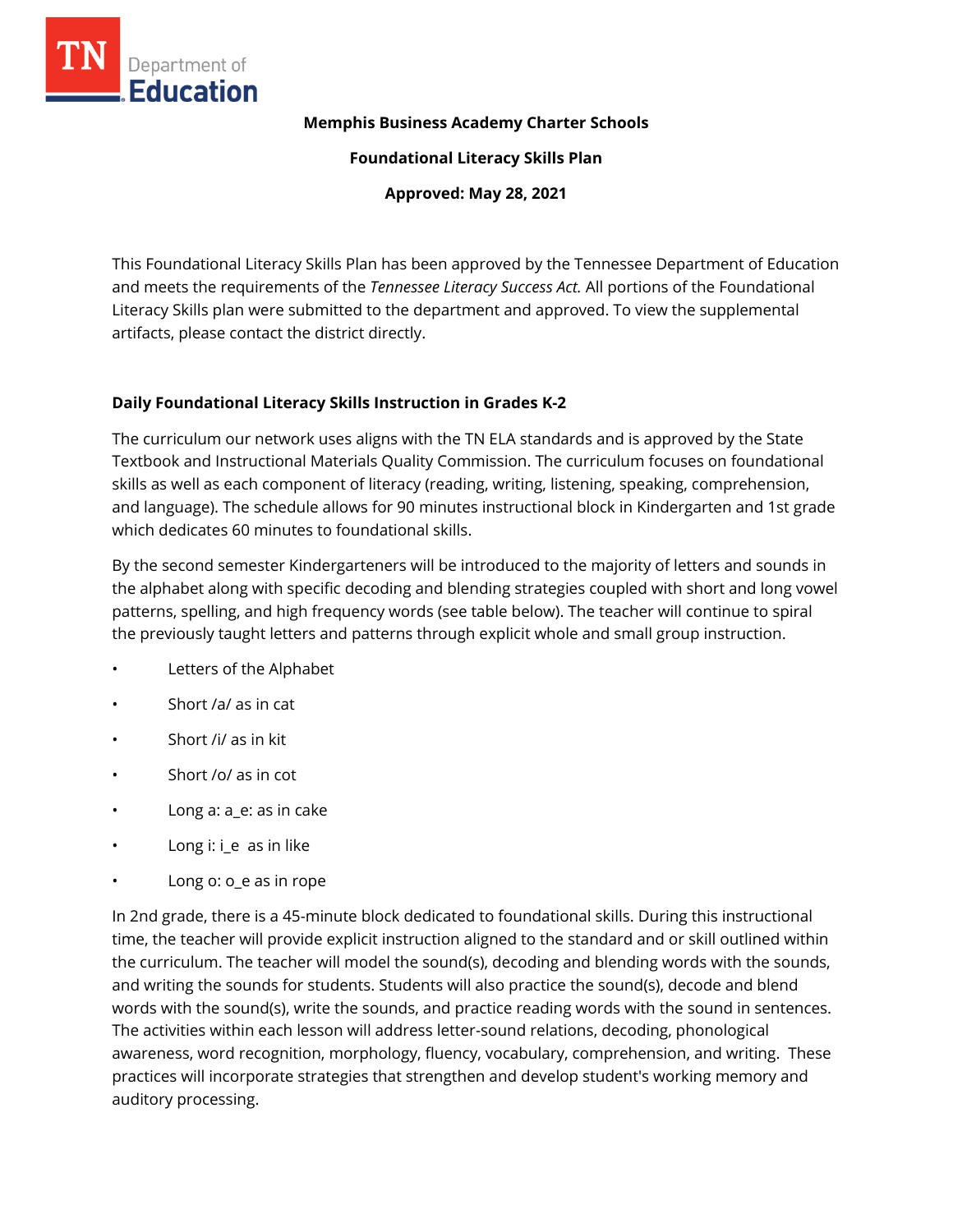To improve next school year, our network will continue to incorporate problem-solving strategies that allow educators to collaborate and implement best teaching practices. Teachers will be provided with opportunities to prepare for lessons through peer practice sessions, data review, and student work scoring or review.

## **Daily Foundational Literacy Skills Instruction in Grades 3-5**

The 3rd through 5th-grade curriculum our network uses aligns to the TN ELA standards and is approved by the State Textbook and Instructional Materials Quality Commission. The curriculum focuses on foundational skills as well as each component of literacy (reading, writing, listening, speaking, comprehension, vocabulary, and language). The schedule allows for a 90-minute instructional block in grades three (3) through five (5). 30 minutes of the scheduled block will be dedicated to reinforcing foundational skills to ensure reading accuracy, fluency, and comprehension. During this instructional time, the teacher will provide explicit instruction aligned to the standard and or skill outlined within the curriculum. Students will be given multiple opportunities to practice and provided with real-time feedback to strengthen their understanding. The curriculum allows for a merger and integration of all components of literacy. Throughout each lesson, students will continuously build on prior knowledge as concepts and skills are intertwined.

By the second semester, students will have a clear understanding of how each component of literacy strengthens their reading accuracy, vocabulary, fluency, and comprehension. The read-aloud "Dancing La Raspa", shared reading "The Impossible Pet Show", and the anchor text "The Talented Clementine" addresses the same theme with similar vocabulary and applied TN ELA standard. Students will complete a gisting chart using evidence to provide a summary of the text. Gisting strategies included: What is the story mostly about? What important thing does the author want you to learn? In 3 to 5 words what is this story? This strategy will demonstrate if students have a general understanding of the text. In addition, the concept cube strategy will be used to teach and apply vocabulary. To further students understanding of the language/grammar and writing standards and skills will be taught using the read-aloud, shared reading, anchor, and or paired reading for that given week. This in turn will deepen students' understanding of the texts and standards.

To improve next school year our network will continue to incorporate problem-solving strategies that allow educators to collaborate and implement best teaching practices. Teachers will be provided with opportunities to prepare for lessons through peer practice sessions, data review, and student work scoring or review.

### **Approved Instructional Materials for Grades K-2**

McGraw Hill - K-5 Wonders

### **Approved Instructional Materials for Grades 3-5**

McGraw Hill - K-5 Wonders

## **Universal Reading Screener for Grades K-5. This screener complies with RTI<sup>2</sup>and Say Dyslexia requirements.**

– Universal Screener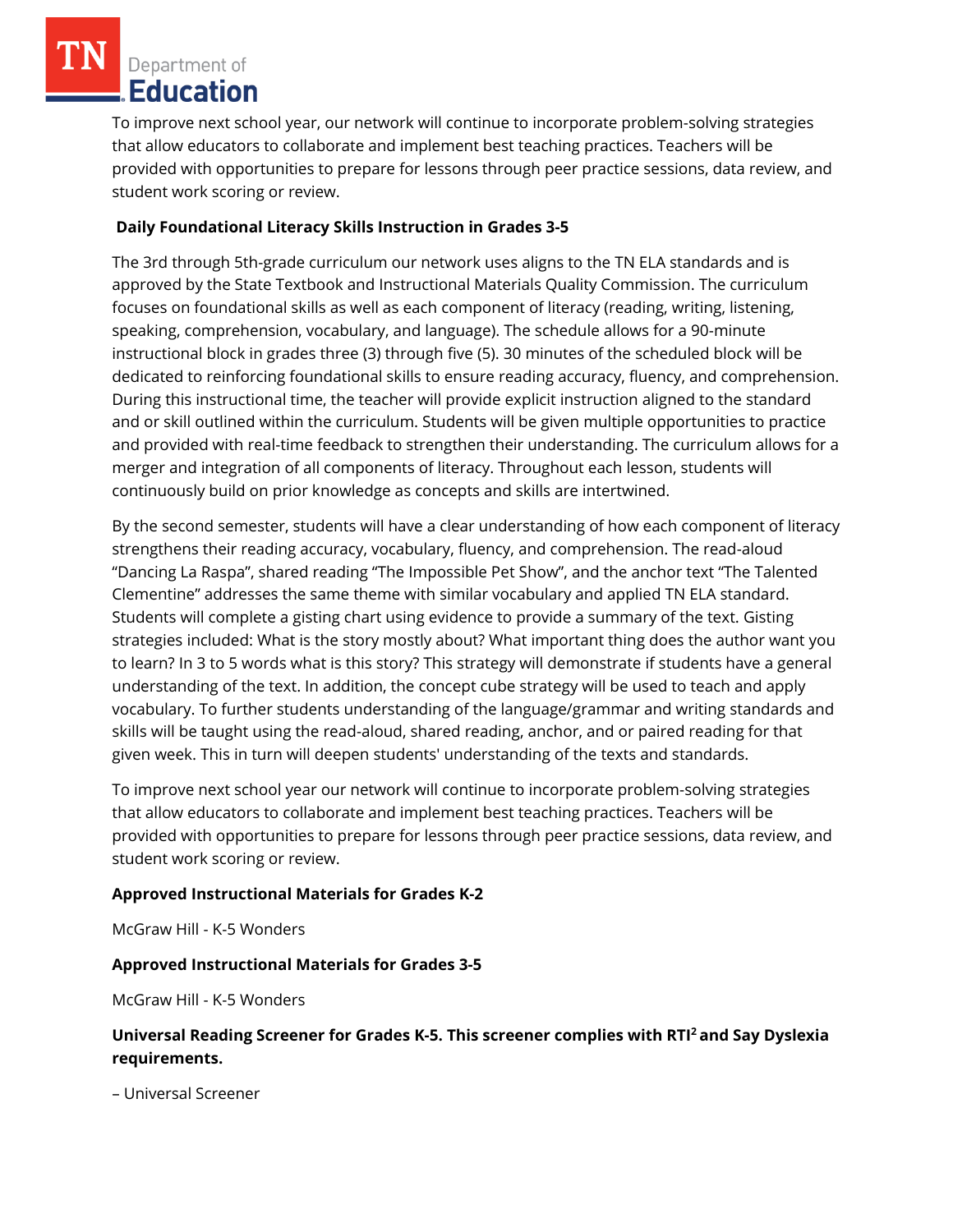NWEA MAP Growth and NWEA Reading Fluency Dyslexia Screener

Notes Comments Questions

• Meet the dyslexia screening requirements and the universal screening requirements established in Tennessee's RTI2 framework manual - Yes

• Be appropriate for students in PreK-3 - Yes

• Be administered annually to K-3 students during each of the three administration windows established by the department - Yes, flexible windows

Testing Windows:

- 1. August-September
- 2. November-January
- 3. March-May
- Be able to be offered to pre-kindergarten students Yes
- Selected screener complies with the dyslexia screening requirements established in §49-1-

229

Yes

• Note: Each LEA and public charter school shall submit the results of each universal reading screener administered to students to the department.

\*\*\* Please note we will like to reserve the option to use the state universal screening option when it is released.

\*\*\*In addition, we are also researching iReady. Our universal screener may change to iReady if their screening meets the dyslexia requirements. We are waiting to receive their updated feature/functions to the dyslexia screener.

### **Intervention Structure and Supports**

The following reading interventions and supports are available for students identified as "at-risk" for a significant reading deficiency:

Memphis Business Academy's Response to Intervention (RTI) process encompasses identifying students' needs, monitoring their progress, and providing evidence-based instruction. The computer-based intervention program, i-Ready, is an integral part of this structure. This sequence is initiated with all students' individual needs being appropriately categorized as early on as possible with a diagnostic assessment. This proactive, data-driven, multi-tier approach ensures that those identified struggles are suitably addressed, and do not become barriers to student academic growth and success. The i-Ready Diagnostic is administered to the entire student population, to provide teachers with actionable insight into students' needs. This computer-adaptive assessment starts each student at a difficulty level based on an educated guess that includes their chronological grade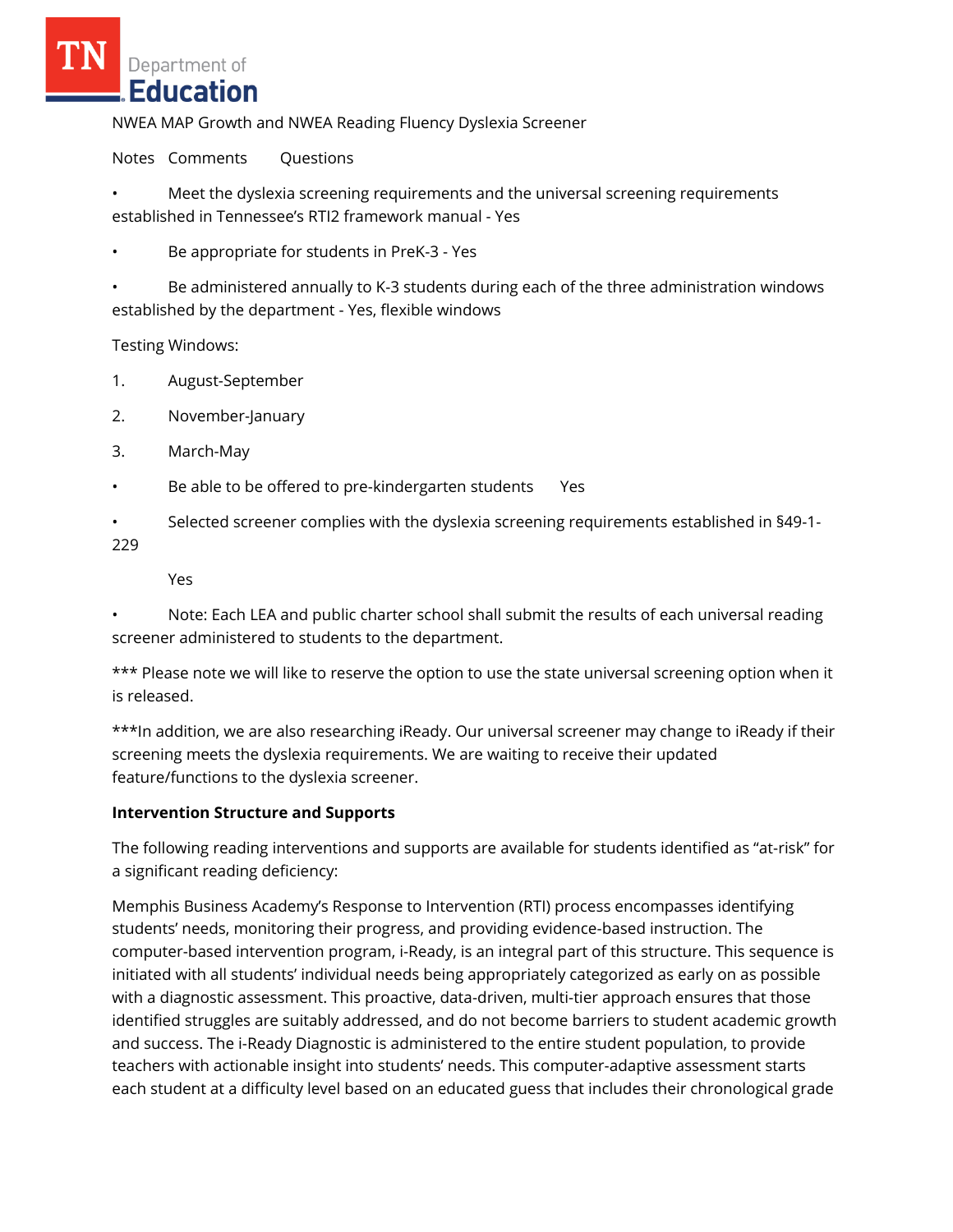level. As students answer questions correctly or incorrectly, the test adjusts up and down, with inquiries of varying difficulty, until the assessment reaches the level of challenge that is "just right" for each student. A student's score is determined by making these adjustments to determine their proficiency level estimate. The assessment adapts to find the precise ability of each student in the quickest, most efficient way possible. Diagnostic data is utilized to establish appropriate student tier placements.

Tier I: The Whole Class.

Tier 1 is given to all students as the high-quality, researched-based curriculum adopted by the school that incorporates ongoing universal screening and ongoing assessment to inform instruction. Tier 1 is instruction on grade level.

Tier II: Targeted Small Group Interventions.

Interventions are provided to students that fall below the 25th percentile on universal screening and are struggling academically and/or behaviorally. Research-based interventions are provided to students within their specific area(s) of deficit. This tier is progress monitored every other week. Small group interventions should occur at a minimum of 30 minutes twice a week. Tier 2 students must have, i-Ready, computer intervention 3 days a week for 30 minutes.

Tier III: Intensive Interventions and Evaluations.

Interventions are provided to students who have not made significant progress in Tier II, are 1.5 -2.0 grade levels behind, and are below the 10th percentile. Tier III interventions are more explicit and more intense than Tier II. This tier is progress monitored weekly. Small group intervention should occur at a minimum of 45 minutes 3 days a week. Tier 3 students must have, i-Ready, computer intervention 2 days a week for 30 minutes. At every level, this process has four basic components: screening, data-based decisions, highly qualified teachers/interventionists, and monitoring.

- Interventions are evidence-based and differentiated based by Tier II and III
- Interventions address specific skill gaps and progress monitor specific gaps

• Data teams use progress monitoring data to inform decisions about duration, material, and intensity changes when a student is not showing progress

• Intervention schedule is included

Data teams will look at the students' Rate of Improvement (ROI) that is calculated in Easycbm. If the scholar has a continuous positive rate for multiple weeks, the team can decide to either lessen the minutes the student is receiving RTI or change the skill. If the scholar has a negative rate the team has to look at factors that could impact the ROI, such as absences, tardies, early dismissals, behavior, teacher delivery, etc. They will then decide to increase the minutes of intervention or lower the instructional level or change the skill. The teams will meet monthly to make these decisions.

### **Parent Notification Plan/Home Literacy Reports**

Memphis Business Academy Charters Schools leaders will immediately notify parents of their child's "at-risk" or significantly reading deficiencies (as evidenced by students scoring in the 25th percentile)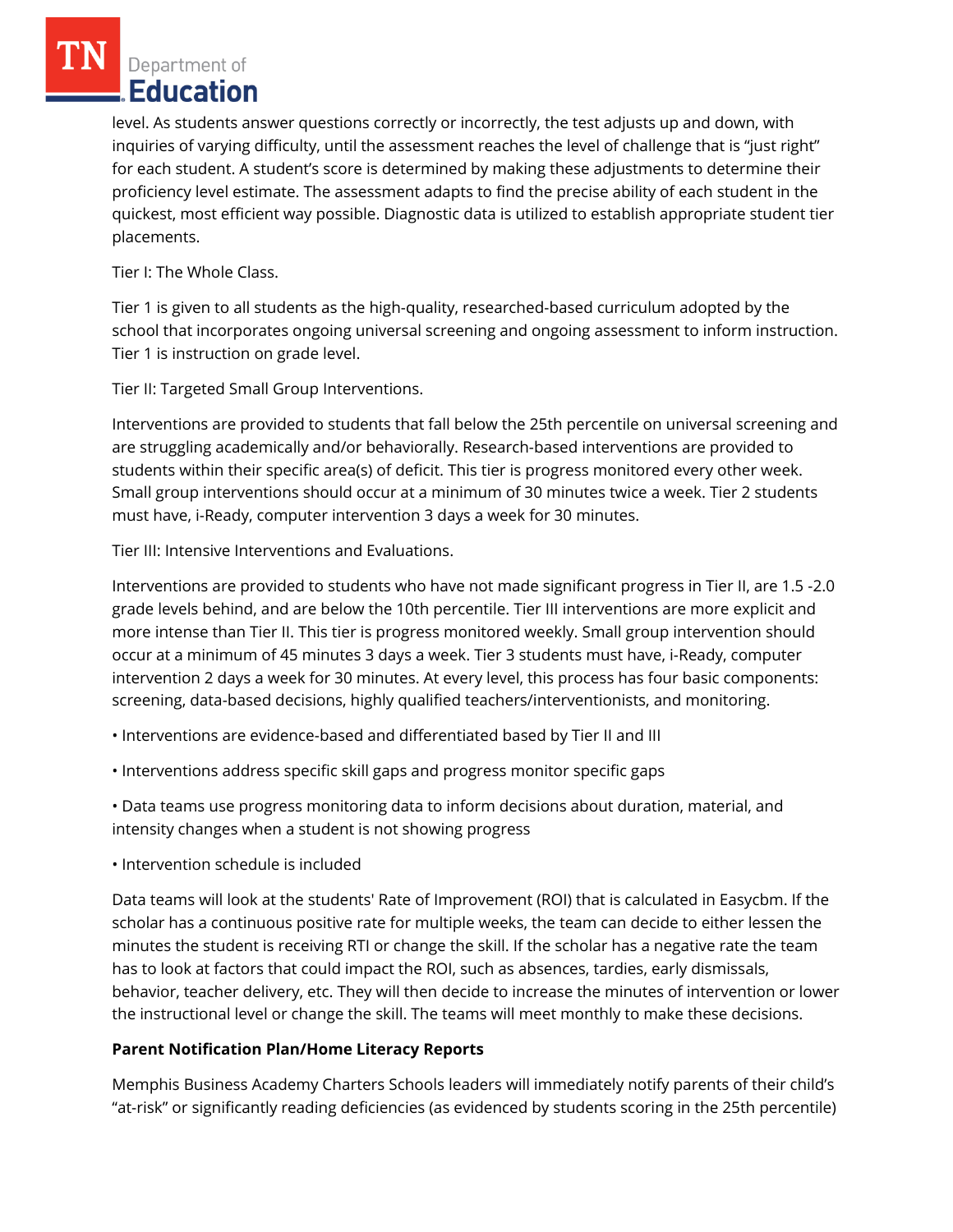screening three times a year in grades K-3 and annually in grades 4 and 5. Students' scores are communicated in a parent-friendly letter, and it provides a clear explanation of student skills gaps, and the depth and extent of students' needs. The parents are told what interventions their child will receive and the amount of time and frequency of the interventions.

The notification provides information on the following:

• Importance of 3rd-grade reading proficiency (K-5 letters)

• Shelby County School (SCS) District Second Grade 2021-2022 Retention Policy (K-3 letter only)

• State of Tennessee new Third Grade 2022-2023 Policy (K-3 letter only)

The communication includes no-cost activities parents can use to support learning at home.

Parents will also receive biweekly reading progress reports with updated data meeting progress after a meeting has occurred.

## **Professional Development Plan**

Teachers will have the opportunity to participate in the free Reading 360 Early Literacy Training series provided by the Tennessee Department of Education, Network-wide, Vendor, and District/State Training. The PD for the year is as follow:

May 2021 - Teachers in grade K - 5 will complete Week 1 of the Reading 360 Early Literacy Training provided by the TDOE which is offered asynchronously and completed prior to Week 2.

July 2021 - Several teachers are registered and will complete the in-person training being offered by the TDOE as Week 2 of the Reading 360 Early Literacy Training. Teachers will receive strategies and resources to strengthen foundational skills within the classroom.

August 2021 and January 2022 – The Teacher will review the data results from the Universal Screener to determine the academic needs of students. The information will also inform instructional planning and practices.

September 2021 – December 2021 – Teachers will engage in PLCs that are geared outwards strengthening and developing phonological and phonemic awareness. Teachers will engage in various strategies and practices that will be implemented and monitored in the classroom to increase student achievement.

February 2022 -March 2022 – Teachers will engage in collaborative practices with their colleagues and vendors to explore and implement resources and strategies. Teachers will engage in peer practice/internalization and observations. Teachers will research and model best practices to ensure increased student growth and achievement.

April 2022 – July 2022 – Teachers will be registered and attend the Reading 360 Early Literacy Training offered by the TDOE.

# **Additional Information about this Foundational Literacy Skills Plan**